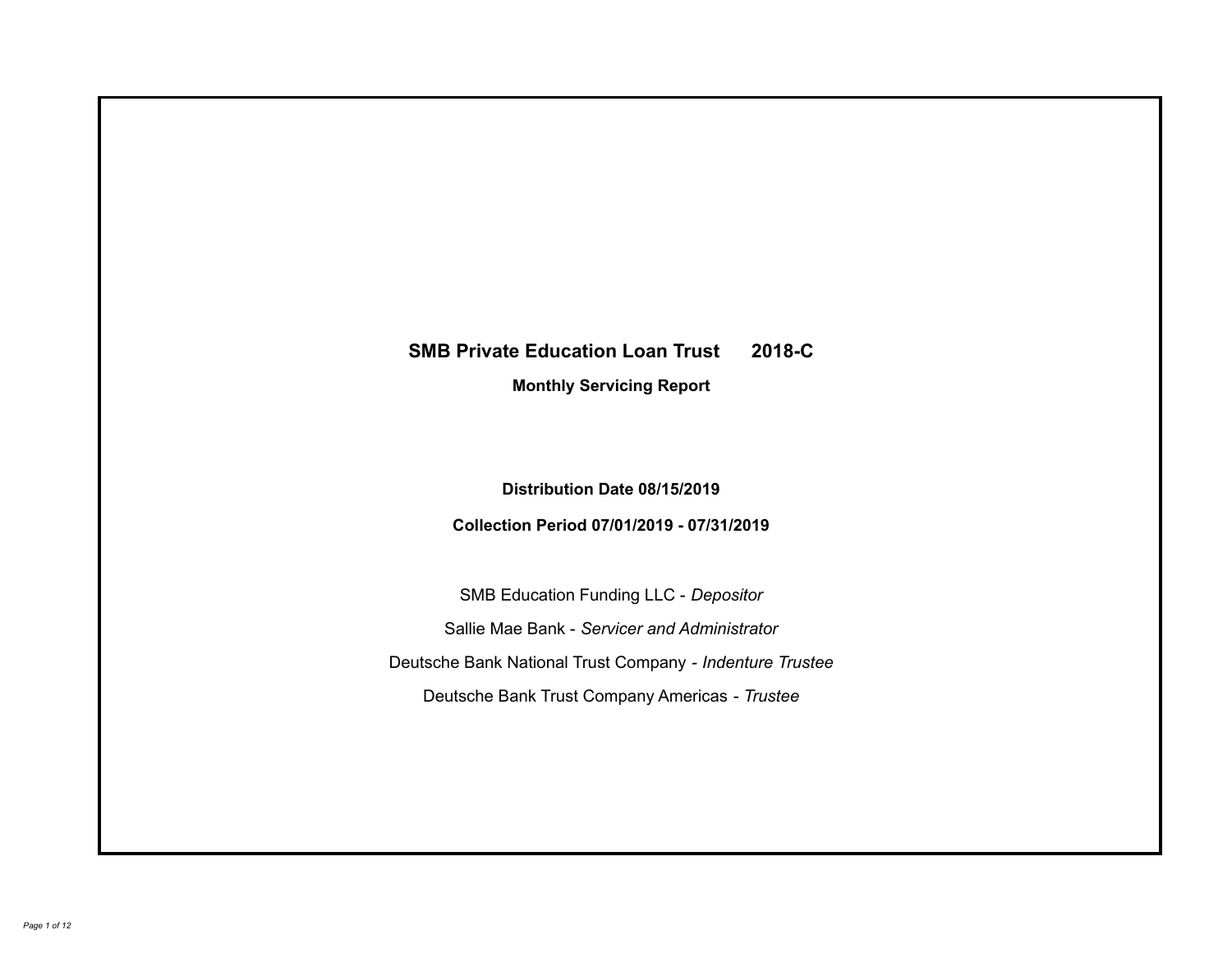| Α           | <b>Student Loan Portfolio Characteristics</b>   |                                              | Settlement Date<br>09/19/2018 | 06/30/2019       | 07/31/2019       |
|-------------|-------------------------------------------------|----------------------------------------------|-------------------------------|------------------|------------------|
|             | <b>Principal Balance</b>                        |                                              | \$557,492,029.76              | \$504,538,952.47 | \$499,123,551.03 |
|             | Interest to be Capitalized Balance              |                                              | 38,025,828.51                 | 37,443,907.93    | 36,372,059.32    |
|             | Pool Balance<br>Weighted Average Coupon (WAC)   |                                              | \$595,517,858.27              | \$541,982,860.40 | \$535,495,610.35 |
|             |                                                 | WAC1 (Contractual Interest Rate on the Loan) | 9.74%                         | 9.99%            | 9.90%            |
|             | WAC2 (Average of Applicable Interest Rate)      |                                              | 9.70%                         | 9.94%            | 9.85%            |
|             | WAC3 (Average of Actual Interest Rate)          |                                              | 9.62%                         | 9.85%            | 9.77%            |
|             | Weighted Average Remaining Term                 |                                              | 137.72                        | 133.53           | 133.12           |
|             | Number of Loans                                 |                                              | 48,318                        | 44,011           | 43,506           |
|             | Number of Borrowers                             |                                              | 46,914                        | 42,769           | 42,282           |
|             | Pool Factor                                     |                                              |                               | 0.910103455      | 0.899209995      |
|             | Since Issued Total Constant Prepayment Rate (1) |                                              |                               | 10.82%           | 10.96%           |
| B           | <b>Debt Securities</b>                          | Cusip/Isin                                   | 07/15/2019                    |                  | 08/15/2019       |
|             | A <sub>1</sub>                                  | 78449QAA5                                    | \$88,461,404.32               |                  | \$80,059,452.64  |
|             | A <sub>2</sub> A                                | 78449QAB3                                    | \$219,000,000.00              |                  | \$219,000,000.00 |
|             | A2B                                             | 78449QAC1                                    | \$108,000,000.00              |                  | \$108,000,000.00 |
|             | B                                               | 78449QAD9                                    | \$40,000,000.00               |                  | \$40,000,000.00  |
|             |                                                 |                                              |                               |                  |                  |
| $\mathsf C$ | <b>Certificates</b>                             | <b>Cusip/Isin</b>                            | 07/15/2019                    |                  | 08/15/2019       |
|             | Residual                                        | 78449Q107                                    | \$100,000.00                  |                  | \$100,000.00     |
|             |                                                 |                                              |                               |                  |                  |
| D           | <b>Account Balances</b>                         |                                              | 07/15/2019                    |                  | 08/15/2019       |
|             | Reserve Account Balance                         |                                              | \$1,508,827.00                |                  | \$1,508,827.00   |
|             |                                                 |                                              |                               |                  |                  |
| Е           | <b>Asset / Liability</b>                        |                                              | 07/15/2019                    |                  | 08/15/2019       |
|             | Overcollateralization Percentage                |                                              | 15.96%                        |                  | 16.51%           |
|             | Specified Overcollateralization Amount          |                                              | \$135,495,715.10              |                  | \$133,873,902.59 |
|             | <b>Actual Overcollateralization Amount</b>      |                                              | \$86,521,456.08               |                  | \$88,436,157.71  |

(1) For additional information, see 'Since Issued CPR Methodology' found on page 11 of this report.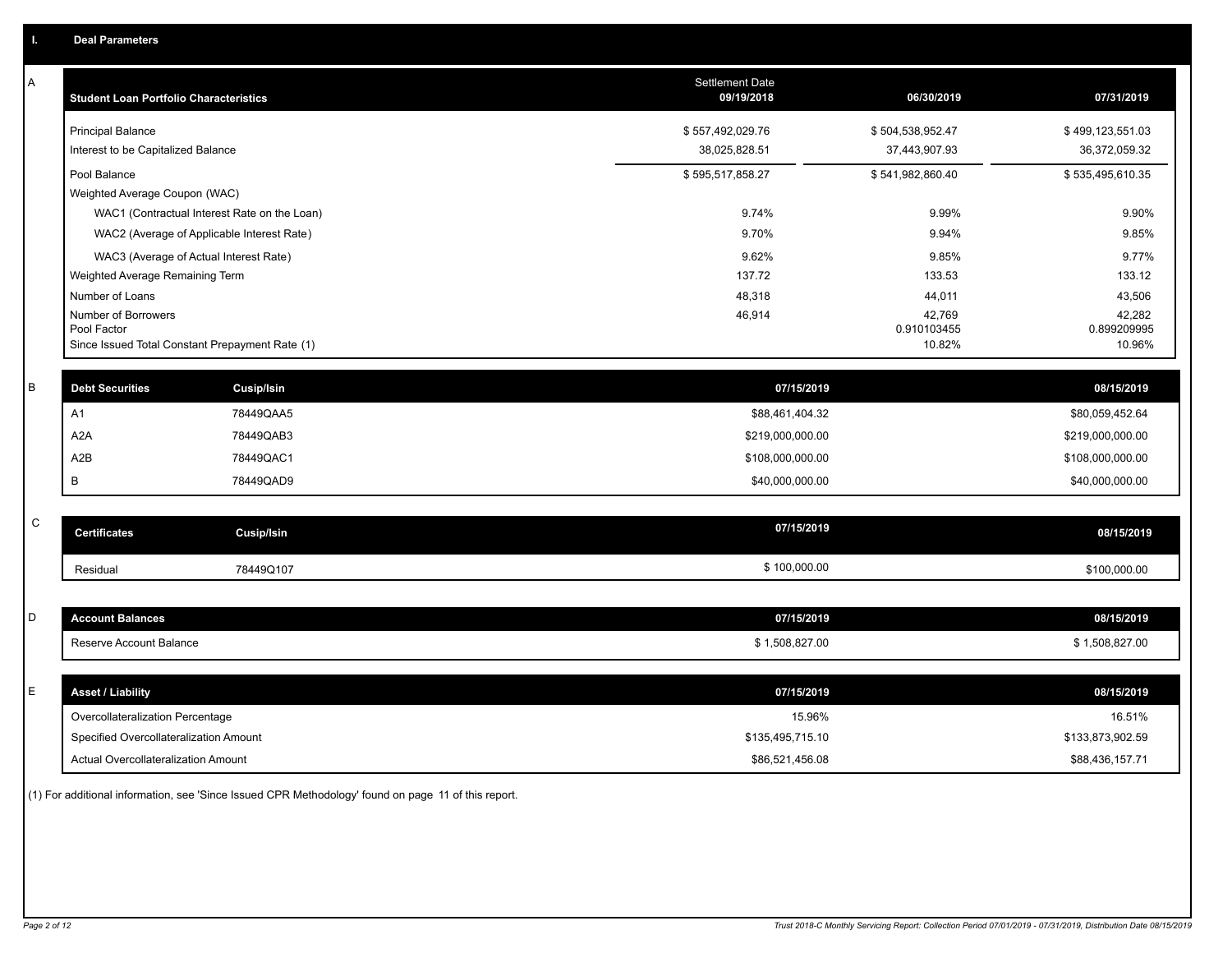## **II. 2018-C Trust Activity 07/01/2019 through 07/31/2019**

| Α | <b>Student Loan Principal Receipts</b>                           |                 |
|---|------------------------------------------------------------------|-----------------|
|   | <b>Borrower Principal</b>                                        | 7,469,432.73    |
|   | <b>Consolidation Activity Principal</b>                          | 0.00            |
|   | Seller Principal Reimbursement                                   | 114.96          |
|   | Servicer Principal Reimbursement                                 | 0.00            |
|   | Delinquent Principal Purchases by Servicer                       | 0.00            |
|   | <b>Other Principal Deposits</b>                                  | 40,903.46       |
|   | <b>Total Principal Receipts</b>                                  | \$7,510,451.15  |
| B | <b>Student Loan Interest Receipts</b>                            |                 |
|   | <b>Borrower Interest</b>                                         | 2,454,688.14    |
|   | <b>Consolidation Activity Interest</b>                           | 0.00            |
|   | Seller Interest Reimbursement                                    | (0.11)          |
|   | Servicer Interest Reimbursement                                  | 0.00            |
|   | Delinquent Interest Purchases by Servicer                        | 0.00            |
|   | Other Interest Deposits                                          | 142.51          |
|   | <b>Total Interest Receipts</b>                                   | \$2,454,830.54  |
| C | <b>Recoveries on Realized Losses</b>                             | \$43,362.45     |
| D | <b>Investment Income</b>                                         | \$19,747.90     |
| Е | <b>Funds Borrowed from Next Collection Period</b>                | \$0.00          |
| F | <b>Funds Repaid from Prior Collection Period</b>                 | \$0.00          |
| G | Loan Sale or Purchase Proceeds                                   | \$0.00          |
| н | Initial Deposits to Distribution Account                         | \$0.00          |
|   | <b>Excess Transferred from Other Accounts</b>                    | \$0.00          |
| J | <b>Borrower Benefit Reimbursements</b>                           | \$0.00          |
| Κ | <b>Other Deposits</b>                                            | \$0.00          |
| L | <b>Other Fees Collected</b>                                      | \$0.00          |
| М | <b>AVAILABLE FUNDS</b>                                           | \$10,028,392.04 |
| N | Non-Cash Principal Activity During Collection Period             | \$2,095,049.71  |
| O | Aggregate Purchased Amounts by the Depositor, Servicer or Seller | \$41,045.97     |
| P | Aggregate Loan Substitutions                                     | \$0.00          |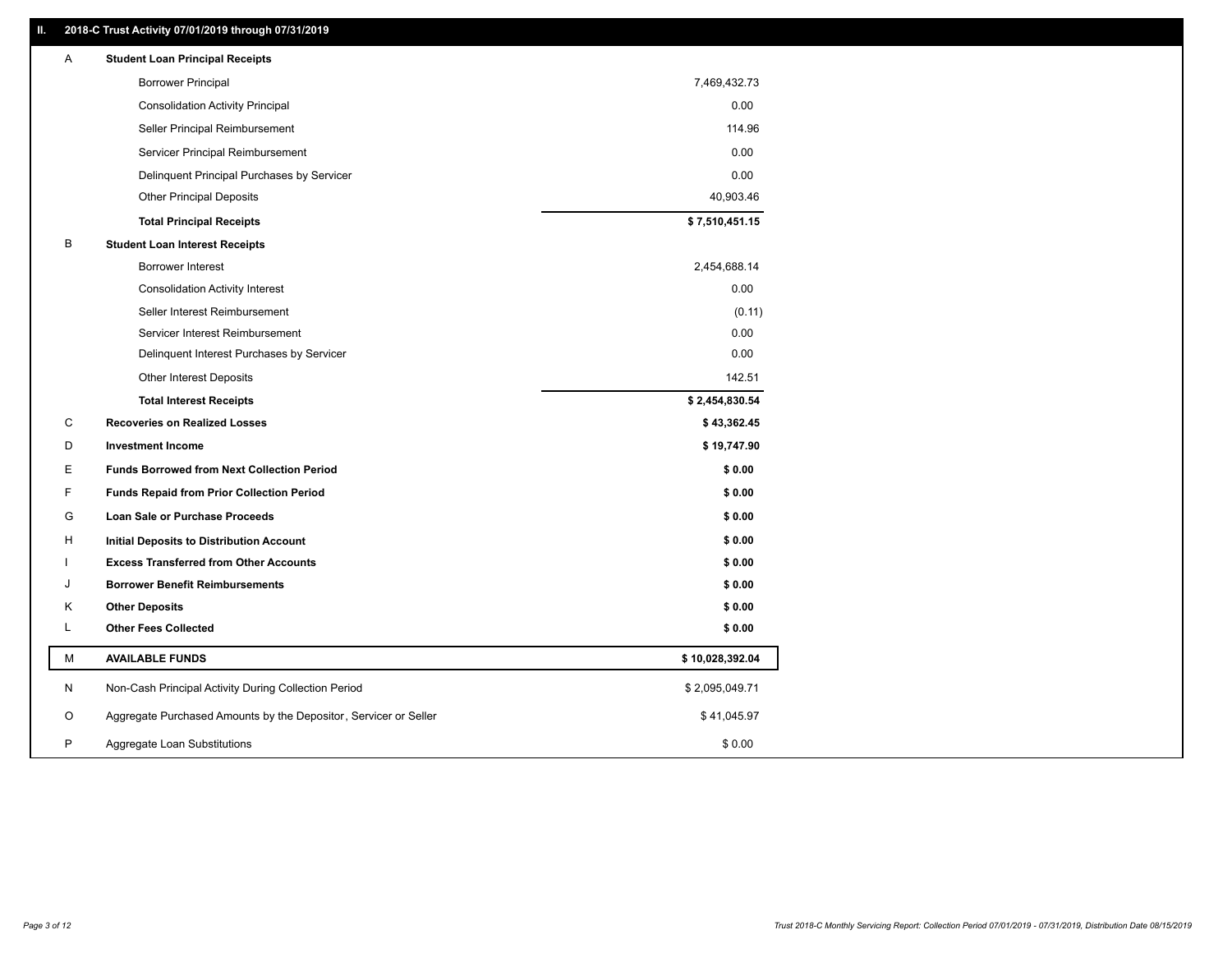|                   |                       |                          |         |                                                           | <b>Loans by Repayment Status</b> |                            |                          |         |                                                           |                |                            |
|-------------------|-----------------------|--------------------------|---------|-----------------------------------------------------------|----------------------------------|----------------------------|--------------------------|---------|-----------------------------------------------------------|----------------|----------------------------|
|                   |                       |                          |         | 07/31/2019                                                |                                  |                            |                          |         | 06/30/2019                                                |                |                            |
|                   |                       | <b>Wtd Avg</b><br>Coupon | # Loans | Principal and<br><b>Interest Accrued</b><br>to Capitalize | % of Principal                   | % of Loans in<br>Repay (1) | <b>Wtd Avg</b><br>Coupon | # Loans | Principal and<br><b>Interest Accrued</b><br>to Capitalize | % of Principal | % of Loans in<br>Repay (1) |
| INTERIM:          | IN SCHOOL             | 10.67%                   | 6,034   | \$82,750,119.46                                           | 15.453%                          | $-$ %                      | 10.72%                   | 6,292   | \$85,916,493.03                                           | 15.852%        | $-$ %                      |
|                   | <b>GRACE</b>          | 10.40%                   | 2,806   | \$39,582,129.83                                           | 7.392%                           | $-$ %                      | 10.50%                   | 3,221   | \$44,655,699.34                                           | 8.239%         | $-$ %                      |
|                   | <b>DEFERMENT</b>      | 10.49%                   | 1,584   | \$19,368,367.76                                           | 3.617%                           | $-$ %                      | 10.59%                   | 1,569   | \$19,159,430.58                                           | 3.535%         | $-$ %                      |
| <b>REPAYMENT:</b> | <b>CURRENT</b>        | 9.43%                    | 30,990  | \$363,982,728.82                                          | 67.971%                          | 92.429%                    | 9.52%                    | 31,126  | \$366,903,970.70                                          | 67.697%        | 93.538%                    |
|                   | 31-60 DAYS DELINQUENT | 10.51%                   | 439     | \$5,903,781.84                                            | 1.102%                           | 1.499%                     | 10.38%                   | 405     | \$4,911,102.00                                            | 0.906%         | 1.252%                     |
|                   | 61-90 DAYS DELINQUENT | 10.23%                   | 195     | \$2,559,355.59                                            | 0.478%                           | 0.650%                     | 10.76%                   | 201     | \$2,643,712.31                                            | 0.488%         | 0.674%                     |
|                   | > 90 DAYS DELINQUENT  | 10.96%                   | 99      | \$1,269,271.50                                            | 0.237%                           | 0.322%                     | 10.60%                   | 90      | \$1,255,134.76                                            | 0.232%         | 0.320%                     |
|                   | FORBEARANCE           | 9.84%                    | 1,359   | \$20,079,855.55                                           | 3.750%                           | 5.099%                     | 9.85%                    | 1,107   | \$16,537,317.68                                           | 3.051%         | 4.216%                     |
| <b>TOTAL</b>      |                       |                          | 43,506  | \$535,495,610.35                                          | 100.00%                          | 100.00%                    |                          | 44,011  | \$541,982,860.40                                          | 100.00%        | 100.00%                    |

Percentages may not total 100% due to rounding  $\star$ 

1 Loans classified in "Repayment" include any loan for which interim interest only, \$25 fixed payments or full principal and interest payments are due.

|                         |                                                                                                                              |                          |         |                                                           | <b>Loans by Borrower Status</b> |                                |                          |         |                                                                  |                |                                |
|-------------------------|------------------------------------------------------------------------------------------------------------------------------|--------------------------|---------|-----------------------------------------------------------|---------------------------------|--------------------------------|--------------------------|---------|------------------------------------------------------------------|----------------|--------------------------------|
|                         |                                                                                                                              |                          |         | 07/31/2019                                                |                                 |                                |                          |         | 06/30/2019                                                       |                |                                |
|                         |                                                                                                                              | <b>Wtd Avg</b><br>Coupon | # Loans | Principal and<br><b>Interest Accrued</b><br>to Capitalize | % of Principal                  | % of Loans in<br>P&I Repay (2) | <b>Wtd Avg</b><br>Coupon | # Loans | <b>Principal and</b><br><b>Interest Accrued</b><br>to Capitalize | % of Principal | % of Loans in<br>P&I Repay (2) |
| INTERIM:                | IN SCHOOL                                                                                                                    | 10.12%                   | 12,056  | \$167,592,466.96                                          | 31.297%                         | $-$ %                          | 10.18%                   | 12,585  | \$174,518,950.55                                                 | 32.200%        | $-$ %                          |
|                         | GRACE                                                                                                                        | 9.87%                    | 5,578   | \$80,735,597.49                                           | 15.077%                         | $-$ %                          | 9.97%                    | 6,349   | \$90,018,379.30                                                  | 16.609%        | $-$ %                          |
|                         | <b>DEFERMENT</b>                                                                                                             | 10.11%                   | 2,820   | \$33,519,101.45                                           | 6.259%                          | $-$ %                          | 10.20%                   | 2,788   | \$33,122,748.25                                                  | 6.111%         | $-$ %                          |
| P&I REPAYMENT:          | <b>CURRENT</b>                                                                                                               | 9.38%                    | 21,032  | \$224,790,914.09                                          | 41.978%                         | 88.623%                        | 9.47%                    | 20,570  | \$219,965,751.88                                                 | 40.585%        | 90.031%                        |
|                         | 31-60 DAYS DELINQUENT                                                                                                        | 10.57%                   | 392     | \$5,265,716.79                                            | 0.983%                          | 2.076%                         | 10.39%                   | 344     | \$4,173,340.89                                                   | 0.770%         | 1.708%                         |
|                         | 61-90 DAYS DELINQUENT                                                                                                        | 10.17%                   | 175     | \$2,296,856.82                                            | 0.429%                          | 0.906%                         | 10.74%                   | 184     | \$2,446,069.38                                                   | 0.451%         | 1.001%                         |
|                         | > 90 DAYS DELINQUENT                                                                                                         | 10.94%                   | 94      | \$1,215,101.20                                            | 0.227%                          | 0.479%                         | 10.61%                   | 84      | \$1,200,302.47                                                   | 0.221%         | 0.491%                         |
|                         | FORBEARANCE                                                                                                                  | 9.84%                    | 1,359   | \$20,079,855.55                                           | 3.750%                          | 7.916%                         | 9.85%                    | 1,107   | \$16,537,317.68                                                  | 3.051%         | 6.769%                         |
| <b>TOTAL</b><br>$\star$ | Percentages may not total 100% due to rounding                                                                               |                          | 43,506  | \$535,495,610.35                                          | 100.00%                         | 100.00%                        |                          | 44,011  | \$541,982,860.40                                                 | 100.00%        | 100.00%                        |
|                         | 2 Loans classified in "P&I Repayment" includes only those loans for which scheduled principal and interest payments are due. |                          |         |                                                           |                                 |                                |                          |         |                                                                  |                |                                |

WAC reflects WAC3 To conform with company standard reporting these sections now include Princial and Interest Accrued to Capitalize .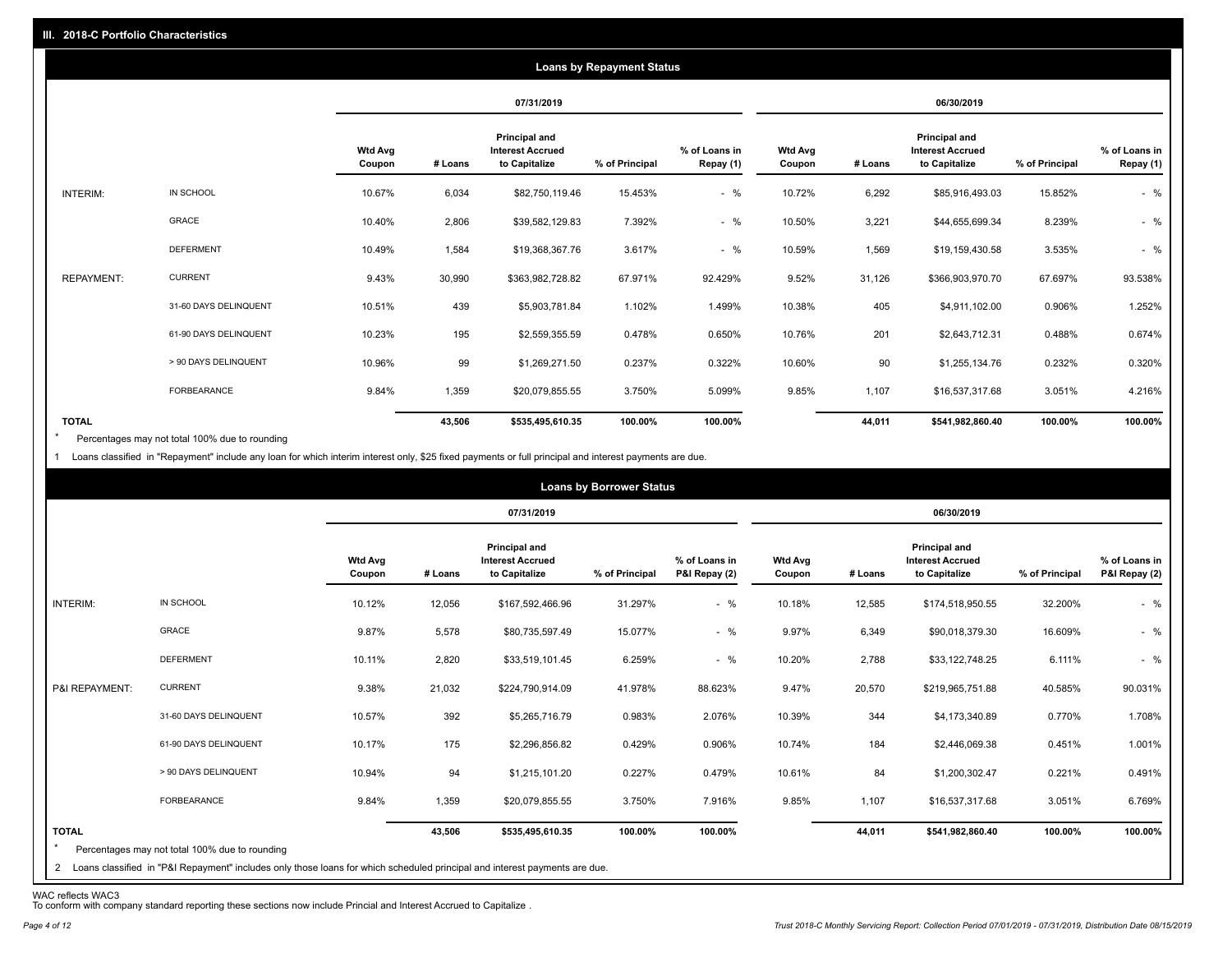|                                                                                                  | 7/31/2019        | 6/30/2019        |  |
|--------------------------------------------------------------------------------------------------|------------------|------------------|--|
| Pool Balance                                                                                     | \$535,495,610.35 | \$541,982,860.40 |  |
| Total # Loans                                                                                    | 43,506           | 44,011           |  |
| Total # Borrowers                                                                                | 42,282           | 42,769           |  |
| Weighted Average Coupon                                                                          | 9.85%            | 9.94%            |  |
| Weighted Average Remaining Term                                                                  | 133.12           | 133.53           |  |
| Percent of Pool - Cosigned                                                                       | 92.5%            | 92.4%            |  |
| Percent of Pool - Non Cosigned                                                                   | 7.5%             | 7.6%             |  |
| Borrower Interest Accrued for Period                                                             | \$4,160,337.22   | \$4,067,698.97   |  |
| <b>Outstanding Borrower Interest Accrued</b>                                                     | \$39,112,378.05  | \$40,120,251.80  |  |
| Gross Principal Realized Loss - Periodic *                                                       | \$579,863.85     | \$408,469.69     |  |
| Gross Principal Realized Loss - Cumulative *                                                     | \$3,040,824.89   | \$2,460,961.04   |  |
| Recoveries on Realized Losses - Periodic                                                         | \$43,362.45      | \$57,074.91      |  |
| Recoveries on Realized Losses - Cumulative                                                       | \$233,146.08     | \$189,783.63     |  |
| Net Losses - Periodic                                                                            | \$536,501.40     | \$351,394.78     |  |
| Net Losses - Cumulative                                                                          | \$2,807,678.81   | \$2,271,177.41   |  |
| Non-Cash Principal Activity - Capitalized Interest                                               | \$2,675,603.00   | \$2,423,192.95   |  |
| Since Issued Total Constant Prepayment Rate (CPR) (1)                                            | 10.96%           | 10.82%           |  |
| <b>Loan Substitutions</b>                                                                        | \$0.00           | \$0.00           |  |
| <b>Cumulative Loan Substitutions</b>                                                             | \$0.00           | \$0.00           |  |
| <b>Unpaid Servicing Fees</b>                                                                     | \$0.00           | \$0.00           |  |
| <b>Unpaid Administration Fees</b>                                                                | \$0.00           | \$0.00           |  |
| <b>Unpaid Carryover Servicing Fees</b>                                                           | \$0.00           | \$0.00           |  |
| Note Interest Shortfall                                                                          | \$0.00           | \$0.00           |  |
| Loans in Modification                                                                            | \$6,960,896.07   | \$6,422,183.51   |  |
| % of Loans in Modification as a % of Loans in Repayment (P&I)                                    | 2.98%            | 2.82%            |  |
|                                                                                                  |                  |                  |  |
| % Annualized Gross Principal Realized Loss - Periodic as a %<br>of Loans in Repayment (P&I) * 12 | 2.98%            | 2.15%            |  |
| % Gross Principal Realized Loss - Cumulative as a % of<br>Original Pool Balance                  | 0.51%            | 0.41%            |  |

\* In accordance with the Servicer's current policies and procedures, after September 1, 2017 loans subject to bankruptcy claims generally will not be reported as a charged- off unless and until they are delinquent for 120

(1) For additional information, see 'Since Issued CPR Methodology' found on page 11 of this report.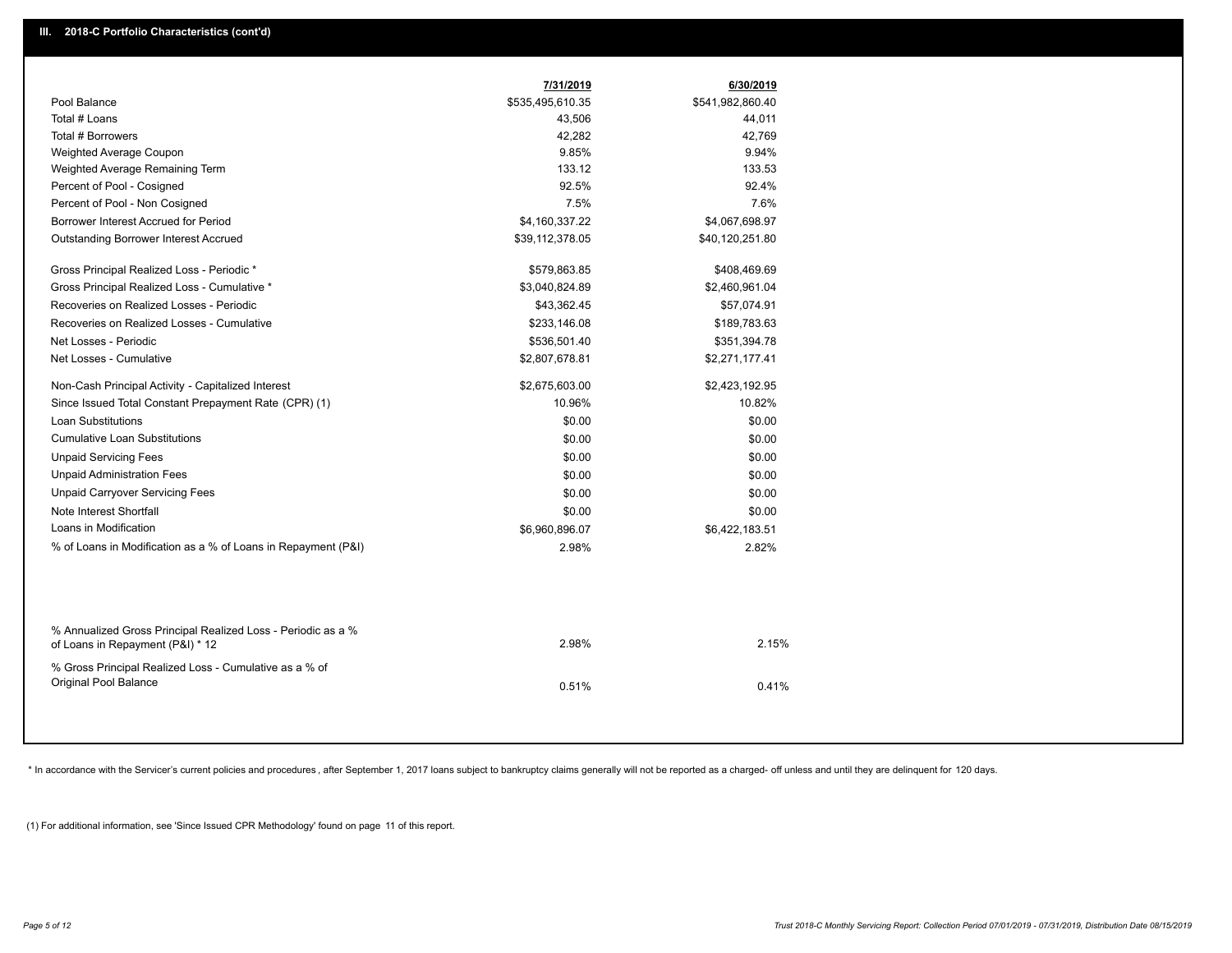#### **Loan Program**  A

|                                    | Weighted<br><b>Average Coupon</b> | # LOANS | <b>\$ AMOUNT</b> | $%$ *    |
|------------------------------------|-----------------------------------|---------|------------------|----------|
| - Smart Option Interest-Only Loans | 8.60%                             | 10.572  | \$104,565,640.81 | 19.527%  |
| - Smart Option Fixed Pay Loans     | 9.81%                             | 10.913  | \$162,968,068.79 | 30.433%  |
| - Smart Option Deferred Loans      | 10.19%                            | 22.021  | \$267,961,900.75 | 50.040%  |
| - Other Loan Programs              | $0.00\%$                          | 0       | \$0.00           | 0.000%   |
| <b>Total</b>                       | 9.77%                             | 43,506  | \$535,495,610.35 | 100.000% |

\* Percentages may not total 100% due to rounding

B

C

**Index Type**

|                       | Weighted<br><b>Average Coupon</b> | # LOANS | <b>\$ AMOUNT</b> | $%$ *     |
|-----------------------|-----------------------------------|---------|------------------|-----------|
| - Fixed Rate Loans    | 9.58%                             | 13,279  | \$170,736,636.28 | 31.884%   |
| - LIBOR Indexed Loans | 9.86%                             | 30.227  | \$364,758,974.07 | 68.116%   |
| - Other Index Rates   | $0.00\%$                          |         | \$0.00           | $0.000\%$ |
| Total                 | 9.77%                             | 43,506  | \$535,495,610.35 | 100.000%  |

\* Percentages may not total 100% due to rounding

## **Weighted Average Recent FICO**

| 2,591<br>2,641<br>5,144 | \$27,892,998.98<br>\$30,107,176.70<br>\$63,942,006.87 | 5.209%<br>5.622% |
|-------------------------|-------------------------------------------------------|------------------|
|                         |                                                       |                  |
|                         |                                                       |                  |
|                         |                                                       | 11.941%          |
| 9,949                   | \$125,111,313.48                                      | 23.364%          |
| 23,176                  | \$288,376,535.64                                      | 53.852%          |
| <sub>5</sub>            | \$65,578.68                                           | 0.012%           |
| 43,506                  | \$535,495,610.35                                      | 100.000%         |
|                         |                                                       |                  |

WAC reflects WAC3

To conform with company standard reporting these sections now include Princial and Interest Accrued to Capitalize .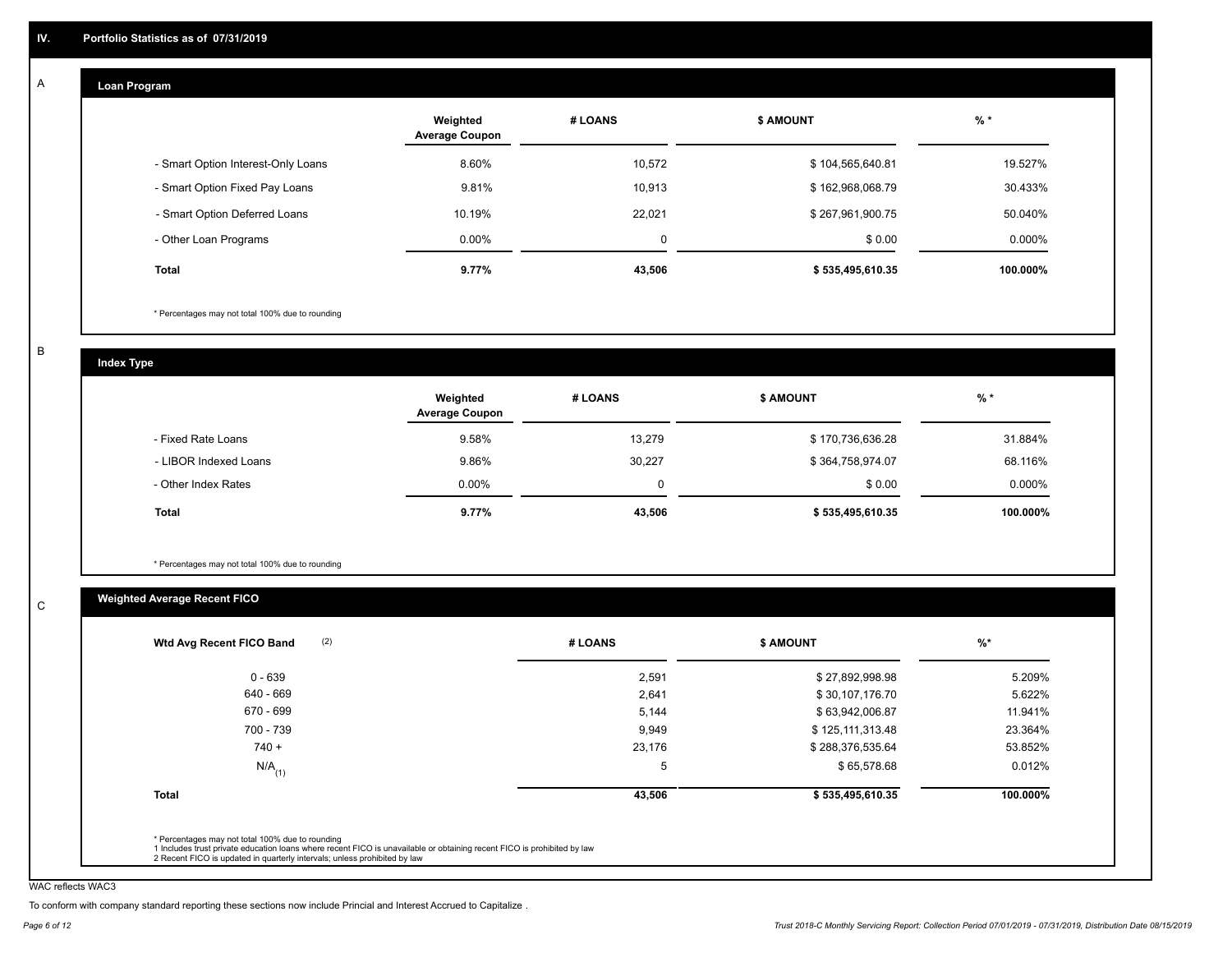| V. |       | 2018-C Reserve Account and Principal Distribution Calculations                  |                  |  |
|----|-------|---------------------------------------------------------------------------------|------------------|--|
| А. |       | <b>Reserve Account</b>                                                          |                  |  |
|    |       | Specified Reserve Account Balance                                               | \$1,508,827.00   |  |
|    |       | Actual Reserve Account Balance                                                  | \$1,508,827.00   |  |
| В. |       | <b>Principal Distribution Amount</b>                                            |                  |  |
|    | i.    | Class A Notes Outstanding                                                       | \$415,461,404.32 |  |
|    | ii.   | Pool Balance                                                                    | \$535,495,610.35 |  |
|    | iii.  | First Priority Principal Distribution Amount (i - ii)                           | \$0.00           |  |
|    | iv.   | Class A and B Notes Outstanding                                                 | \$455,461,404.32 |  |
|    | ٧.    | First Priority Principal Distribution Amount                                    | \$0.00           |  |
|    | vi.   | Pool Balance                                                                    | \$535,495,610.35 |  |
|    | Vii.  | Specified Overcollateralization Amount                                          | \$133,873,902.59 |  |
|    | viii. | Regular Principal Distribution Amount (if (iv > 0, (iv - v) - (vi - vii))       | \$53,839,696.56  |  |
|    | ix.   | Pool Balance                                                                    | \$535,495,610.35 |  |
|    | х.    | 10% of Initial Pool Balance                                                     | \$59,551,785.83  |  |
|    | xi.   | First Priority Principal Distribution Amount                                    | \$0.00           |  |
|    | xii.  | Regular Principal Distribution Amount                                           | \$53,839,696.56  |  |
|    | XIII. | Available Funds (after payment of waterfall items A through I)                  | \$0.00           |  |
|    | xiv.  | Additional Principal Distribution Amount (if(vi <= x,min(xiii, vi - xi - xii))) | \$0.00           |  |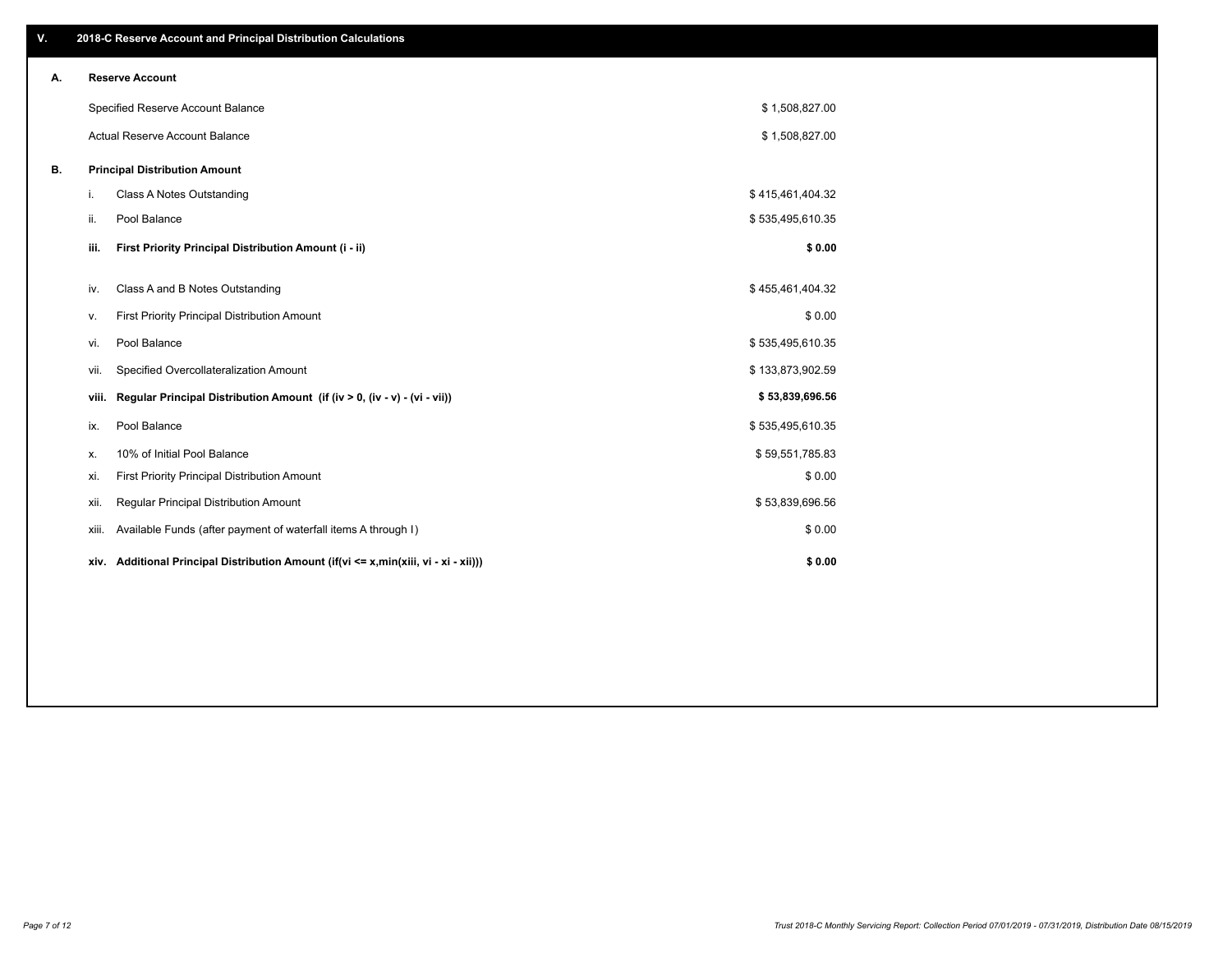|              |                                                         | Paid           | <b>Funds Balance</b> |
|--------------|---------------------------------------------------------|----------------|----------------------|
|              | <b>Total Available Funds</b>                            |                | \$10,028,392.04      |
| A            | <b>Trustee Fees</b>                                     | \$0.00         | \$10,028,392.04      |
| В            | <b>Servicing Fees</b>                                   | \$336,364.40   | \$9,692,027.64       |
| C            | i. Administration Fees                                  | \$8,333.00     | \$9,683,694.64       |
|              | ii. Unreimbursed Administrator Advances plus any Unpaid | \$0.00         | \$9,683,694.64       |
| D            | Class A Noteholders Interest Distribution Amount        | \$1,148,409.63 | \$8,535,285.01       |
| E.           | <b>First Priority Principal Payment</b>                 | \$0.00         | \$8,535,285.01       |
| F.           | Class B Noteholders Interest Distribution Amount        | \$133,333.33   | \$8,401,951.68       |
| G            | Reinstatement Reserve Account                           | \$0.00         | \$8,401,951.68       |
| H            | Regular Principal Distribution                          | \$8,401,951.68 | \$0.00               |
| $\mathbf{I}$ | <b>Carryover Servicing Fees</b>                         | \$0.00         | \$0.00               |
| J            | Additional Principal Distribution Amount                | \$0.00         | \$0.00               |
| Κ            | Unpaid Expenses of Trustee                              | \$0.00         | \$0.00               |
| L            | Unpaid Expenses of Administrator                        | \$0.00         | \$0.00               |
| М            | Remaining Funds to the Residual Certificateholders      | \$0.00         | \$0.00               |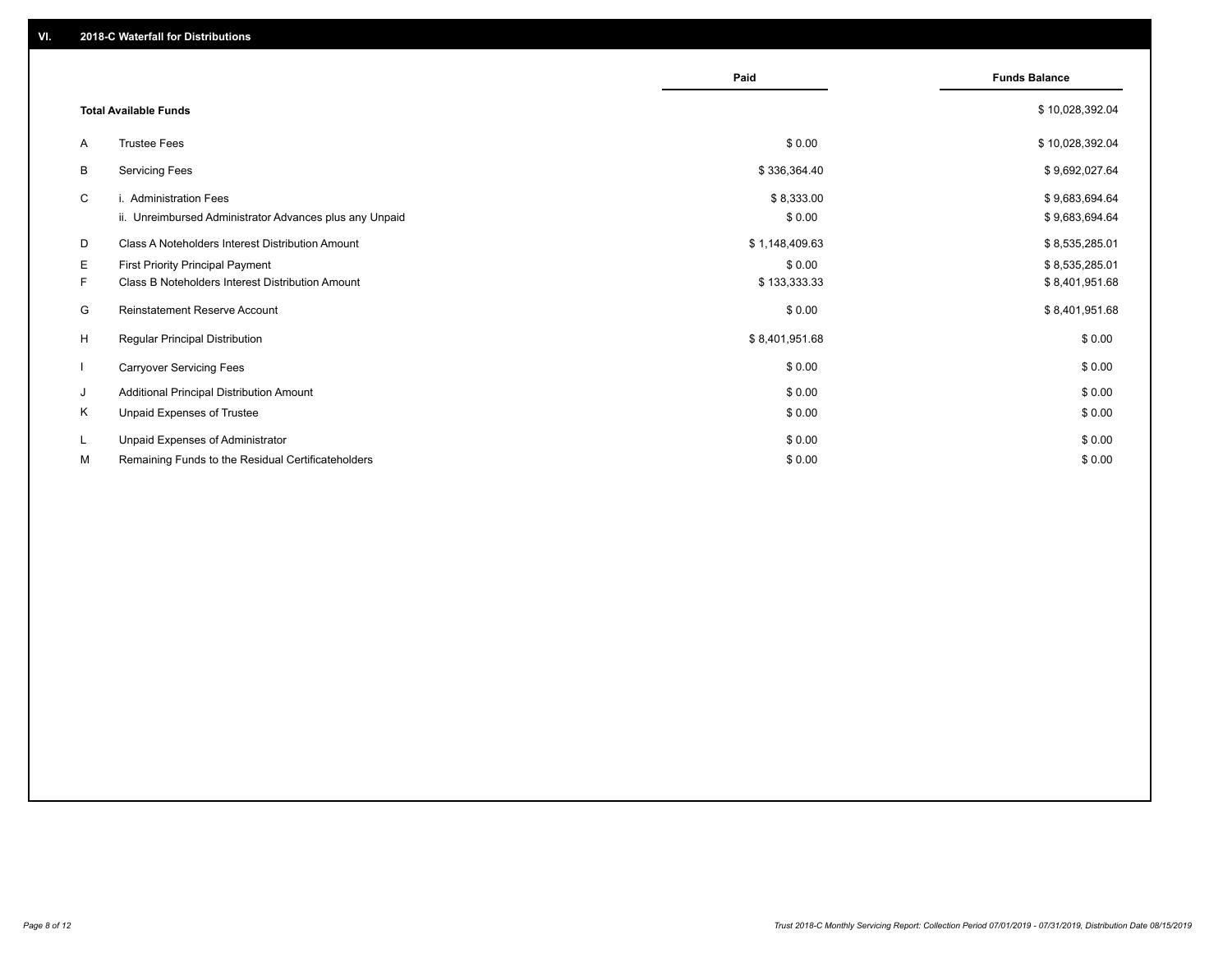| <b>Distribution Amounts</b>                                |                         |                         |                         |
|------------------------------------------------------------|-------------------------|-------------------------|-------------------------|
|                                                            | A <sub>1</sub>          | A <sub>2</sub> A        | A <sub>2</sub> B        |
| Cusip/Isin                                                 | 78449QAA5               | 78449QAB3               | 78449QAC1               |
| <b>Beginning Balance</b>                                   | \$88,461,404.32         | \$219,000,000.00        | \$108,000,000.00        |
| Index                                                      | <b>LIBOR</b>            | <b>FIXED</b>            | <b>LIBOR</b>            |
| Spread/Fixed Rate                                          | 0.30%                   | 3.63%                   | 0.75%                   |
| Record Date (Days Prior to Distribution)                   | 1 NEW YORK BUSINESS DAY | 1 NEW YORK BUSINESS DAY | 1 NEW YORK BUSINESS DAY |
| <b>Accrual Period Begin</b>                                | 7/15/2019               | 7/15/2019               | 7/15/2019               |
| <b>Accrual Period End</b>                                  | 8/15/2019               | 8/15/2019               | 8/15/2019               |
| Daycount Fraction                                          | 0.08611111              | 0.08333333              | 0.08611111              |
| Interest Rate*                                             | 2.62500%                | 3.63000%                | 3.07500%                |
| <b>Accrued Interest Factor</b>                             | 0.002260417             | 0.003025000             | 0.002647917             |
| <b>Current Interest Due</b>                                | \$199,959.63            | \$662,475.00            | \$285,975.00            |
| Interest Shortfall from Prior Period Plus Accrued Interest | $\mathsf{\$}$ -         | $\mathsf{\$}$ -         | $\mathcal{S}$ -         |
| <b>Total Interest Due</b>                                  | \$199,959.63            | \$662,475.00            | \$285,975.00            |
| <b>Interest Paid</b>                                       | \$199,959.63            | \$662,475.00            | \$285,975.00            |
| <b>Interest Shortfall</b>                                  | $\mathsf{\$}$ -         | $$ -$                   | $$ -$                   |
| <b>Principal Paid</b>                                      | \$8,401,951.68          | $$ -$                   | $$ -$                   |
| <b>Ending Principal Balance</b>                            | \$80,059,452.64         | \$219,000,000.00        | \$108,000,000.00        |
| Paydown Factor                                             | 0.047468654             | 0.000000000             | 0.000000000             |
| <b>Ending Balance Factor</b>                               | 0.452313292             | 1.000000000             | 1.000000000             |

\* Pay rates for Current Distribution. For the interest rates applicable to the next distribution date, please see https://www.salliemae.com/about/investors/data/SMBabrate.txt.

**VII. 2018-C Distributions**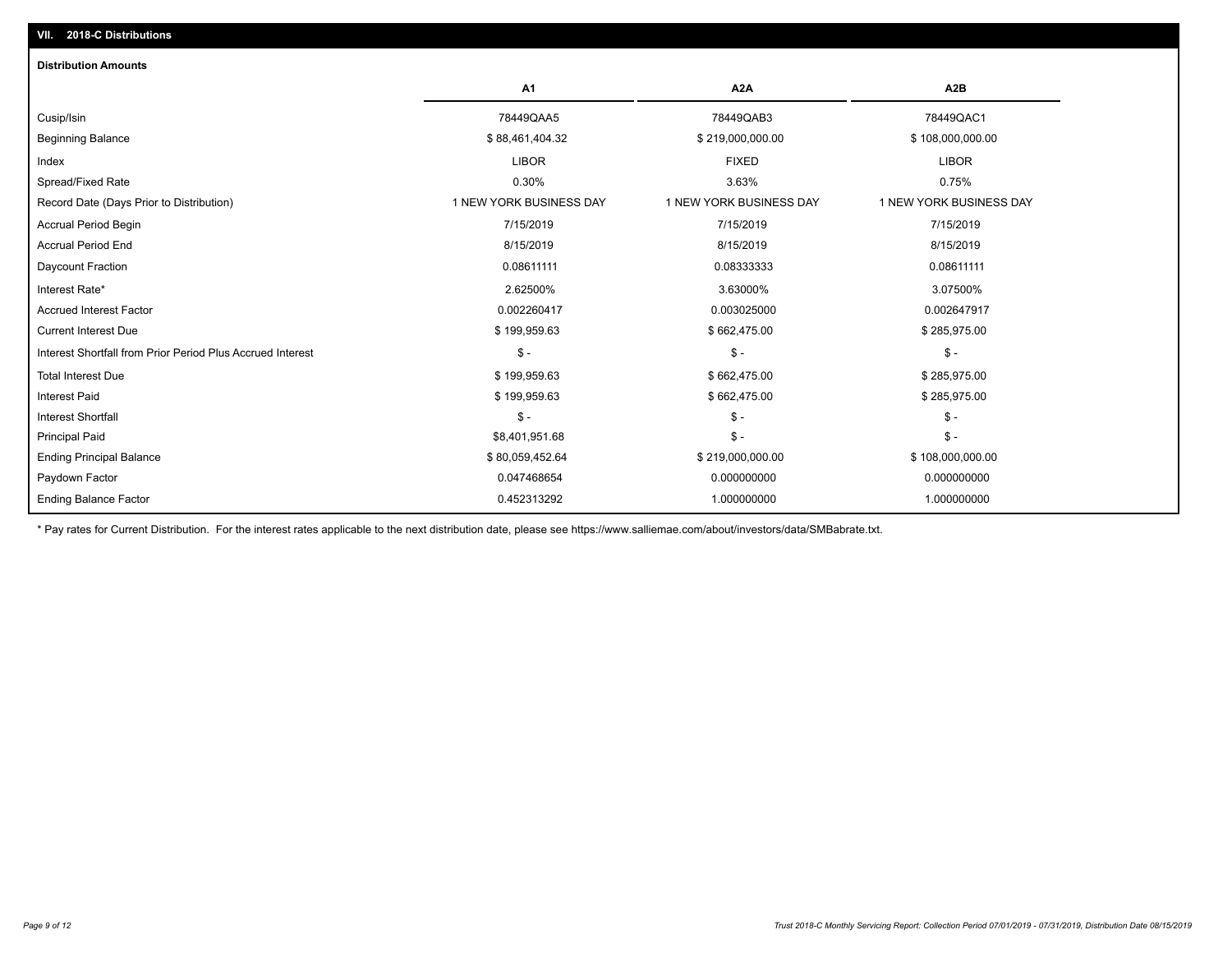| VII. 2018-C Distributions                                  |                         |
|------------------------------------------------------------|-------------------------|
| <b>Distribution Amounts</b>                                |                         |
|                                                            | В                       |
| Cusip/Isin                                                 | 78449QAD9               |
| <b>Beginning Balance</b>                                   | \$40,000,000.00         |
| Index                                                      | <b>FIXED</b>            |
| Spread/Fixed Rate                                          | 4.00%                   |
| Record Date (Days Prior to Distribution)                   | 1 NEW YORK BUSINESS DAY |
| Accrual Period Begin                                       | 7/15/2019               |
| <b>Accrual Period End</b>                                  | 8/15/2019               |
| Daycount Fraction                                          | 0.08333333              |
| Interest Rate*                                             | 4.00000%                |
| <b>Accrued Interest Factor</b>                             | 0.003333333             |
| <b>Current Interest Due</b>                                | \$133,333.33            |
| Interest Shortfall from Prior Period Plus Accrued Interest | $$ -$                   |
| <b>Total Interest Due</b>                                  | \$133,333.33            |
| <b>Interest Paid</b>                                       | \$133,333.33            |
| Interest Shortfall                                         | $\$ -                   |
| <b>Principal Paid</b>                                      | $\frac{1}{2}$           |
| <b>Ending Principal Balance</b>                            | \$40,000,000.00         |
| Paydown Factor                                             | 0.000000000             |
| <b>Ending Balance Factor</b>                               | 1.000000000             |

\* Pay rates for Current Distribution. For the interest rates applicable to the next distribution date, please see https://www.salliemae.com/about/investors/data/SMBabrate.txt.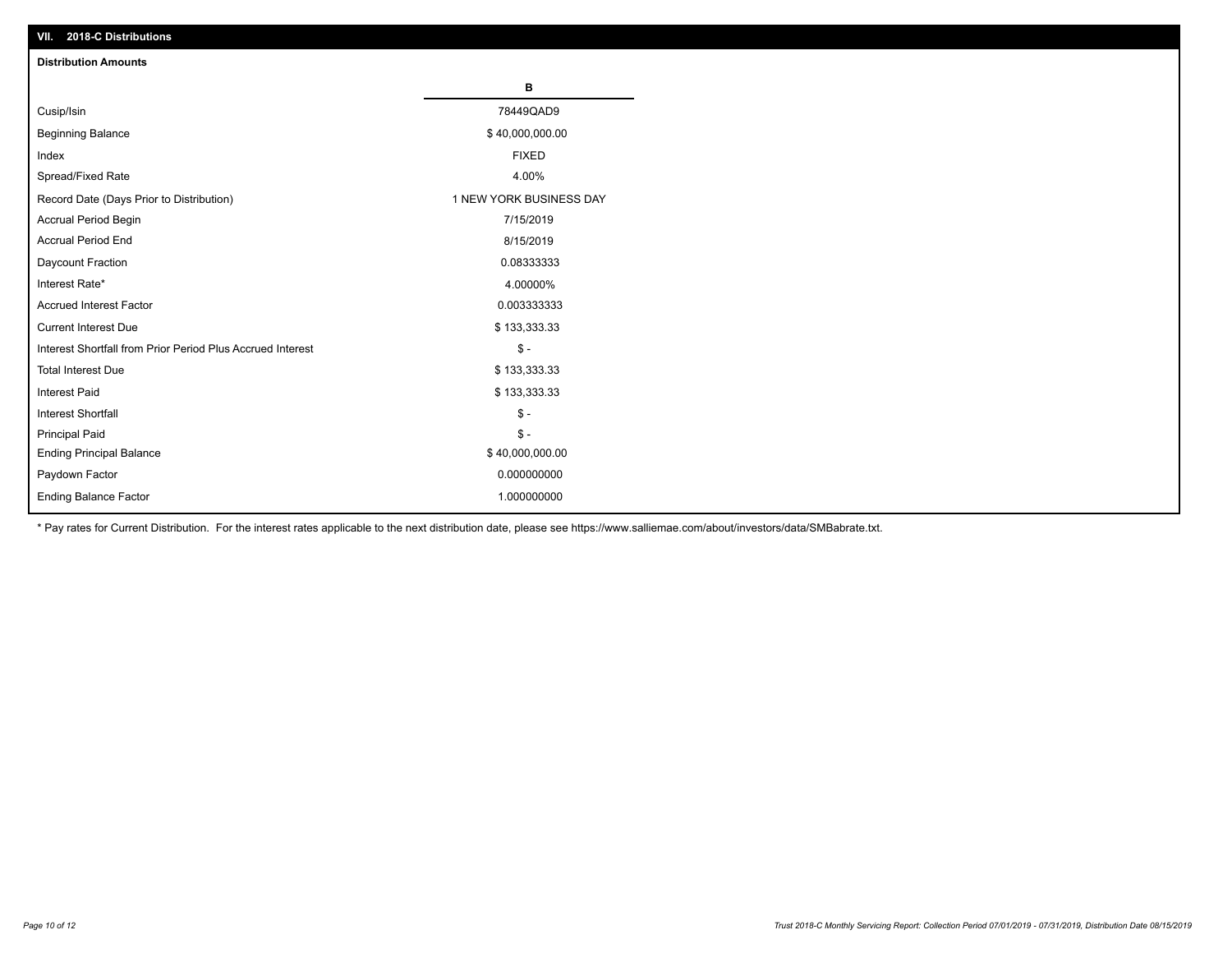## **Since Issued Total CPR**

$$
\text{total CPR} = 1 - \left(\frac{APB}{PPB}\right)^{\left(\frac{12}{MSC}\right)}
$$

APB = Actual period-end Pool Balance PPB = Projected period-end Pool Balance assuming no prepayments and no defaults Pool Balance = Sum(Principal Balance + Interest Accrued to Capitalize Balance) MSC = Months Since Cut-Off

#### **Since-Issued Total Constant Prepayment Rate (CPR)**

Since-Issued Total CPR measures prepayments, both voluntary and involuntary, for a trust student loan pool over the life of a transaction. For each trust distribution, the actual month-end pool balance is compared against a month-end pool balance originally projected at issuance assuming no prepayments and defaults. For purposes of Since- Issued Total CPR calculations, projected period end pool balance assumes in-school status loans have up to a six month grace period before moving to repayment, grace status loans remain in grace status until their status end date and then to move to full principal and interest repayment, loans subject to interim interest or fixed payments during their in-school and grace period continue paying interim interest or fixed payments until full principal and interest repayment begins, all other trust loans are in full principal and interest repayment status, and that no trust loan in full principal and interest repayment moves from full principal and interest repayment status to any other status.

## **Weighted Average Coupon**

*WAC1 = APB* ((*CIR*)\*(*APB*))

*WAC2 = APB*  $\frac{((APCL)^{*}(APB))}{APB}$  wac<sub>3</sub> =  $\frac{((ACTL)^{*}(A)P}{APB}$ 



APB = Actual period-end Pool Balance

CIR = Average of the Contractual Interest Rate (1)

APCL = Average of the Applicable Interest Rate (2)

ACTL = Average of the Actual Interest Rate (3)

### **Weighted Average Coupon (WAC)**

(1) Contractual Interest Rate represents the interest rate indicated in the Promissory Note

(2) Appliclable Interest Rate represents the interest rate after rate reductions, if applicable, are applied

(3) Actual Interest Rate represents the interest rate when borrower incentive programs and rate reductions, if applicable, are applied